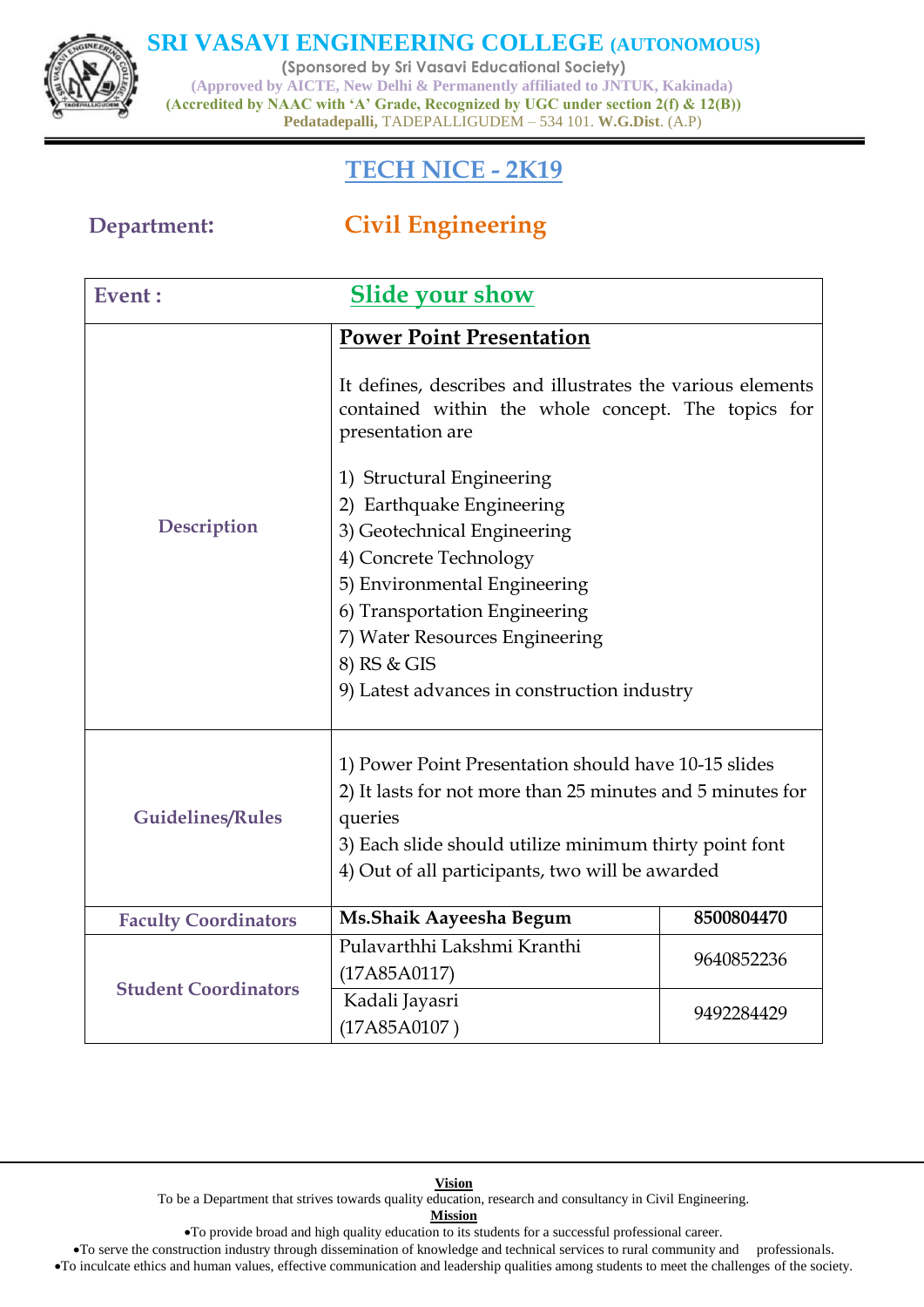

**(Sponsored by Sri Vasavi Educational Society) (Approved by AICTE, New Delhi & Permanently affiliated to JNTUK, Kakinada) (Accredited by NAAC with 'A' Grade, Recognized by UGC under section 2(f) & 12(B)) Pedatadepalli,** TADEPALLIGUDEM – 534 101. **W.G.Dist**. (A.P)

## **TECH NICE - 2K19**

# **Department: Civil Engineering**

| Event :                     | <b>Survey Level Hunt</b>                                                                                                                                                                                             |            |  |
|-----------------------------|----------------------------------------------------------------------------------------------------------------------------------------------------------------------------------------------------------------------|------------|--|
| Description                 | Finding of RL's using Leveling instrument for the given<br>point                                                                                                                                                     |            |  |
| <b>Guidelines/Rules</b>     | 1) No. of Participants per batch $= 2$ Nos<br>2) Total No of points = $6$<br>3) Auto Level and Leveling staff will be provided<br>4) Winners and Runners are decided based on accuracy<br>in Readings and time taken |            |  |
| <b>Faculty Coordinators</b> | Mr P.P.V.Kishore                                                                                                                                                                                                     | 8919449794 |  |
|                             | Mr.Ch Jagadeesh Babu                                                                                                                                                                                                 | 8886249033 |  |
| <b>Student Coordinators</b> | Chilukuri Lakshmi Vara Prasad<br>(16A81A0108)                                                                                                                                                                        | 9398646103 |  |
|                             | Nagireddy Hari Sai Prasad<br>(16A81A0124)                                                                                                                                                                            | 9493195520 |  |
|                             | Pilla Ganesh<br>(16A81A0132)                                                                                                                                                                                         | 7981910535 |  |
|                             | Penmatsa Siva Naga Venkata Bhupathi<br>Raju (17A85A0114)                                                                                                                                                             | 9440565639 |  |

**Vision** To be a Department that strives towards quality education, research and consultancy in Civil Engineering.

**Mission**

To provide broad and high quality education to its students for a successful professional career.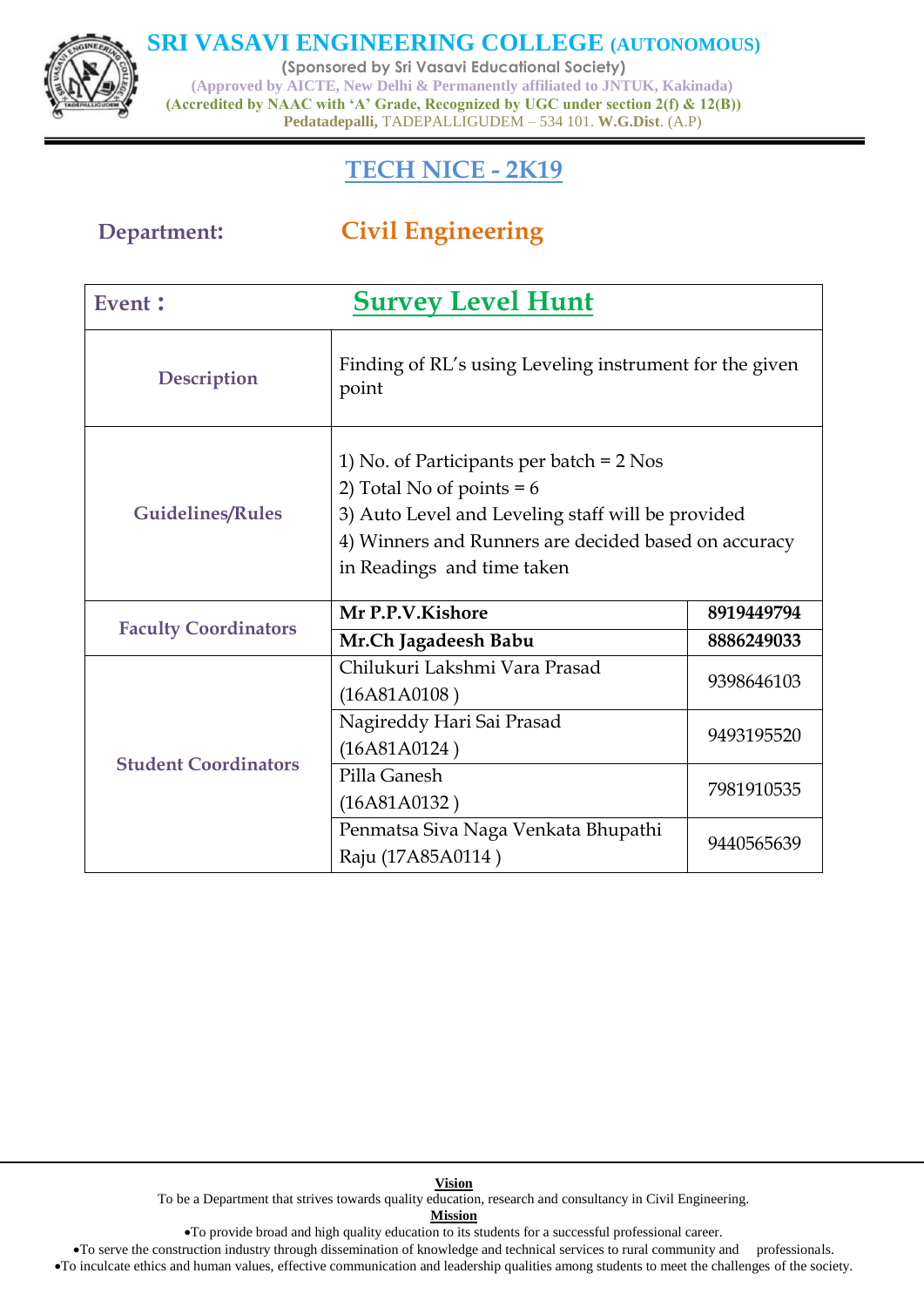**(Sponsored by Sri Vasavi Educational Society) (Approved by AICTE, New Delhi & Permanently affiliated to JNTUK, Kakinada) (Accredited by NAAC with 'A' Grade, Recognized by UGC under section 2(f) & 12(B)) Pedatadepalli,** TADEPALLIGUDEM – 534 101. **W.G.Dist**. (A.P)

## **TECH NICE - 2K19**

| Department:                 | <b>Civil Engineering</b>                                                                                                                                                                                                                                                                                                                                                                    |            |  |
|-----------------------------|---------------------------------------------------------------------------------------------------------------------------------------------------------------------------------------------------------------------------------------------------------------------------------------------------------------------------------------------------------------------------------------------|------------|--|
| Event :                     | <b>Theme Your Creation</b>                                                                                                                                                                                                                                                                                                                                                                  |            |  |
|                             | Making of creative model with reference to the<br>theme of the event                                                                                                                                                                                                                                                                                                                        |            |  |
| Description                 | Theme:<br>Models or Prototypes of Civil Engineering related<br>structures                                                                                                                                                                                                                                                                                                                   |            |  |
|                             | (If you decide to attend the TECH NICE you can take<br>part in two days of hands-on and demonstration at the<br>time of visiting judges / committee members /<br>participants)                                                                                                                                                                                                              |            |  |
| <b>Guidelines/Rules</b>     | Allowable Team Members:<br>A Team of Participants are allowed up to 2 members<br>Materials can be used:<br>Cardboard<br>Thermocol<br>Foam Board<br>$\bullet$<br>Timber<br>Wood<br>Scale:<br>The Structure can be made in the suitable scale<br>can occupy a given space of $2' \times 4'$<br>Note: The best model with best demonstration according<br>to judge will be announced as winner |            |  |
| <b>Faculty Coordinators</b> | Mr.K.Kesava                                                                                                                                                                                                                                                                                                                                                                                 | 9704164064 |  |
| <b>Student Coordinators</b> | Neelam Kasi Viswanadh<br>(17A81A0127)                                                                                                                                                                                                                                                                                                                                                       | 8328689349 |  |
|                             | Kovvuri Venkata Nageswara<br>Reddy (18A85A0110)                                                                                                                                                                                                                                                                                                                                             | 8886123248 |  |

#### **Vision**

To be a Department that strives towards quality education, research and consultancy in Civil Engineering.

**Mission**

To provide broad and high quality education to its students for a successful professional career.